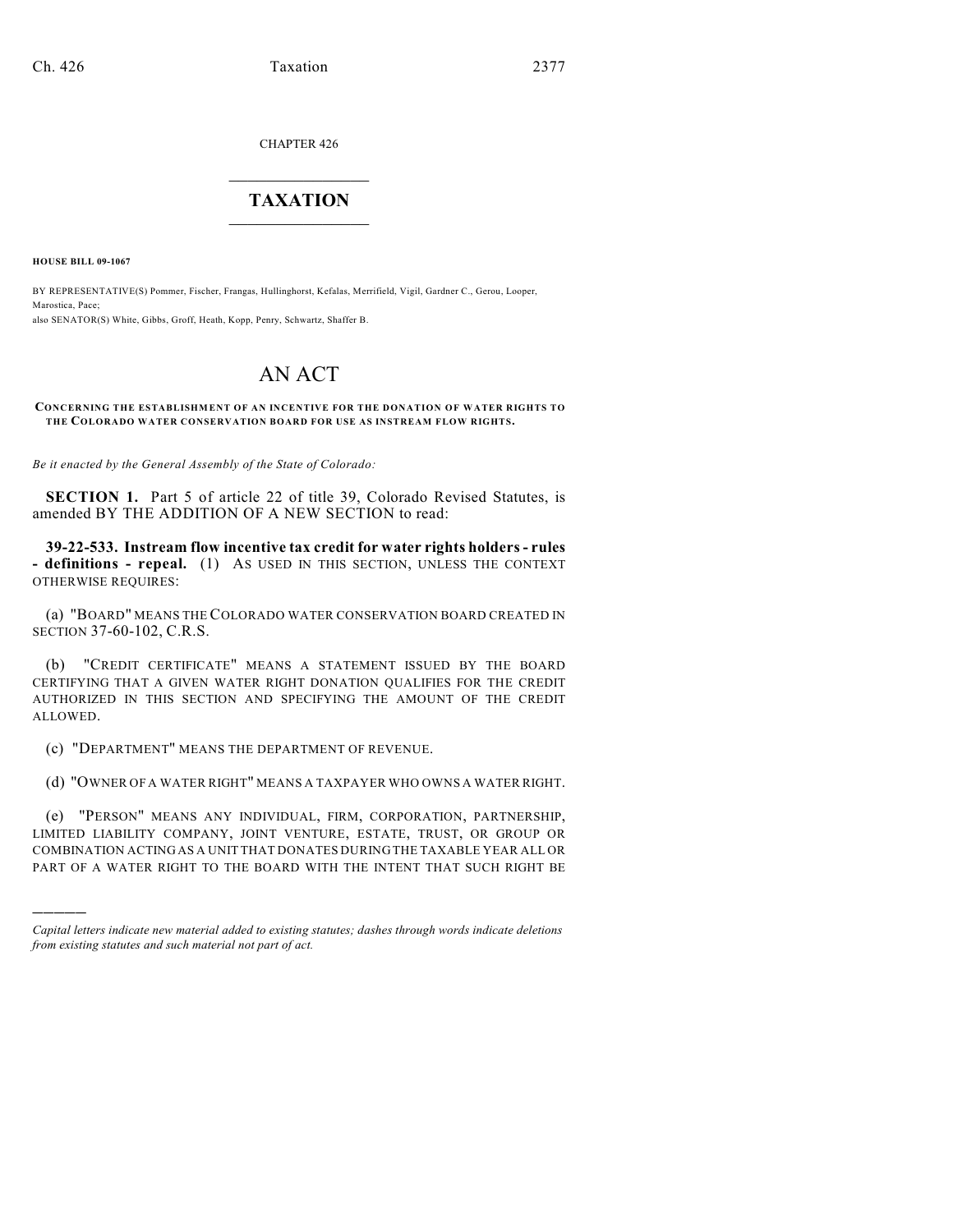CONVERTED TO AN INSTREAM FLOW RIGHT PURSUANT TO SECTION 37-92-102 (3), C.R.S.

(f) "TAXPAYER" HAS THE SAME MEANING AS SET FORTH IN SECTION 39-21-101 (4).

(g) "WATER RIGHT" MEANS A RIGHT TO USE IN ACCORDANCE WITH ITS PRIORITY A CERTAIN PORTION OF THE WATERS OF THE STATE BY REASON OF THE APPROPRIATION OF THE SAME.

(h) "WATERS OF THE STATE" MEANS ALL SURFACE AND UNDERGROUND WATER IN OR TRIBUTARY TO ALL NATURAL STREAMS WITHIN THE STATE OF COLORADO, EXCEPT WATERS REFERRED TO IN SECTION 37-90-103 (6), C.R.S.

(2) (a) EXCEPT AS PROVIDED IN SUBSECTION (6) OF THIS SECTION, FOR INCOME TAX YEARS COMMENCING ON OR AFTER JANUARY 1, 2009, BUT PRIOR TO JANUARY 1, 2015, THERE MAY, AT THE DISCRETION OF THE BOARD, BE ALLOWED TO ANY PERSON AN INSTREAM FLOW INCENTIVE TAX CREDIT WITH RESPECT TO THE INCOME TAXES IMPOSED BY THIS ARTICLE IN THE AMOUNT DETERMINED BY THE BOARD PURSUANT TO PARAGRAPH (b) OF THIS SUBSECTION (2).

(b) THE BOARD SHALL HAVE THE EXCLUSIVE AUTHORITY TO APPROVE ANY INSTREAM FLOW INCENTIVE TAX CREDITS ALLOWED PURSUANT TO PARAGRAPH (a) OF THIS SUBSECTION (2). THE CREDIT SHALL ONLY BE AVAILABLE FOR PERMANENT TRANSFERS OF WATER RIGHTS ACQUIRED PURSUANT TO THE BOARD'S PUBLIC REVIEW PROCESS SPECIFIED IN 2 CCR 408-2, PARAGRAPHS 6m. AND 11., AND UPON A FINDING BY THE BOARD, IN ACCORDANCE WITH SECTION 37-92-102 (3), C.R.S., THAT THE PROPOSED DONATION WILL PRESERVE THE ENVIRONMENT TO A REASONABLE DEGREE. THE CREDIT SHALL NOT BE AVAILABLE FOR A WATER RIGHT THAT IS DECREED FOR IRRIGATION ON LAND FOR WHICH A CONSERVATION EASEMENT TAX CREDIT IS CLAIMED PURSUANT TO SECTION 39-22-522 UNLESS SUCH WATER RIGHT IS SPECIFICALLY EXCLUDED FROM THE TERMS OF SUCH CONSERVATION EASEMENT. THE BOARD SHALL APPROVE A CREDIT BY ISSUING TO THE PERSON A CREDIT CERTIFICATE ON OR BEFORE SEPTEMBER 1 OF THE TAX YEAR IN WHICH THE DONATION IS ACCEPTED.

(c) THE AMOUNT OF A CREDIT AUTHORIZED IN THIS SECTION SHALL BE DETERMINED BY THE BOARD, SUBJECT TO THE FOLLOWING GUIDELINES:

(I) THE CREDIT SHALL BE IN AN AMOUNT EQUAL TO OR LESS THAN ONE-HALF OF THE VALUE OF THE WATER RIGHT PROPOSED TO BE DONATED TO THE BOARD;

(II) THE VALUE OF THE WATER RIGHT SHALL BE DETERMINED BY THE BOARD, IN CONSULTATION WITH THE PROPOSED DONOR. IN DETERMINING THE VALUE OF THE WATER RIGHT, THE BOARD MAY CONSIDER, IN ADDITION TO OTHER FACTORS THE BOARD DEEMS APPROPRIATE, THE FOLLOWING:

(A) ANY APPRAISAL OR OTHER DOCUMENTATION SUBMITTED BY THE DONOR;

(B) THE SENIORITY, HISTORIC CONSUMPTIVE USE, AND DECREED USE OF THE WATER RIGHT;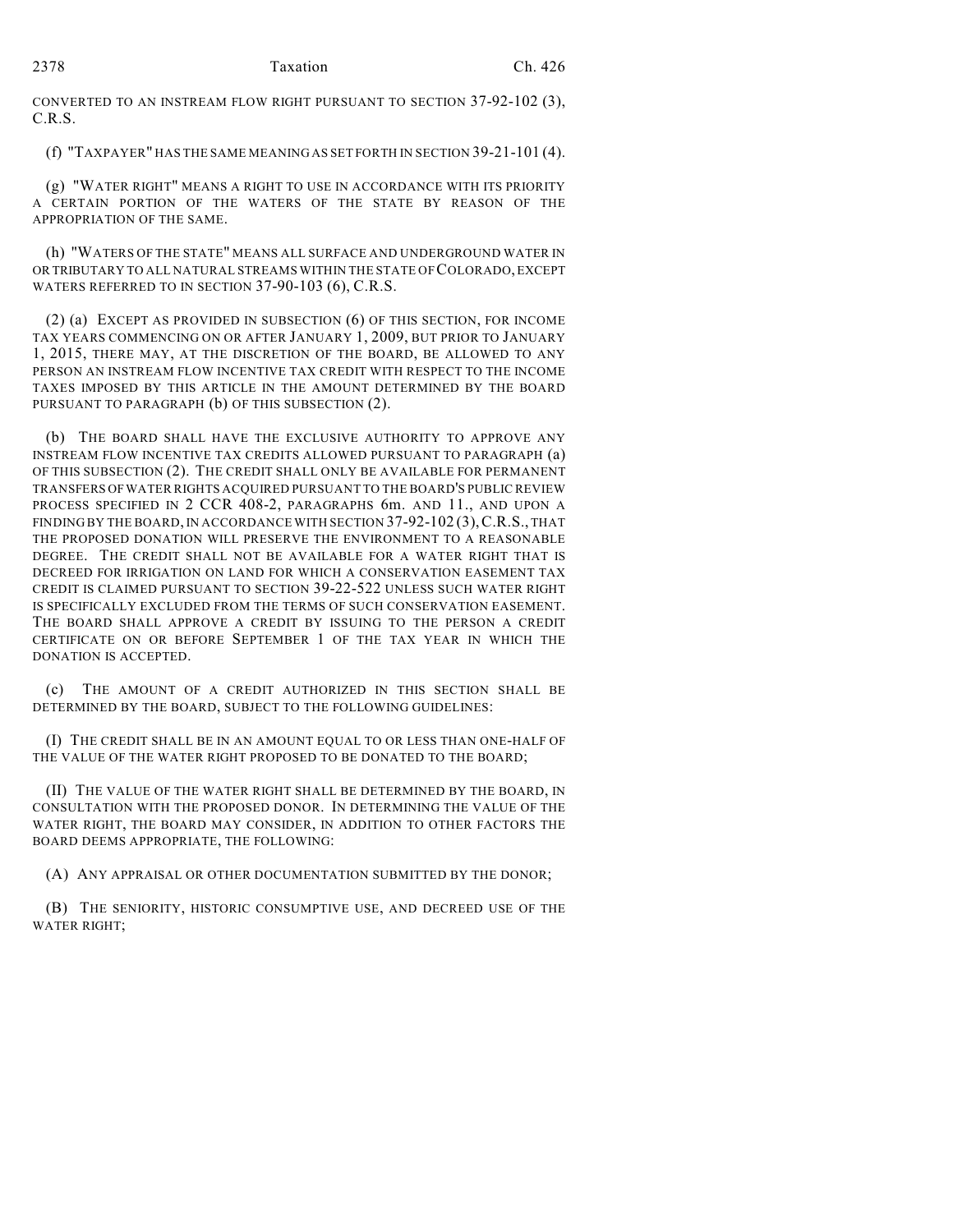(C) THE LOCATION OF THE EXISTING POINT OF DIVERSION OF THE WATER RIGHT; AND

(D) THE EXTENT TO WHICH AQUATIC AND RIPARIAN HABITAT WOULD BE PRESERVED BY CONVERSION OF THE WATER RIGHT TO AN INSTREAM FLOW.

(d) IN NO EVENT SHALL THE BOARD ISSUE A CREDIT CERTIFICATE IF THE AGGREGATE SUM OF CREDITS APPROVED BY THE BOARD PURSUANT TO THIS SECTION AND NOT YET ELIGIBLE TO BE TAKEN AS DESCRIBED IN SUBSECTION (6) OF THIS SECTION EXCEEDS TWO MILLION DOLLARS.

(e) NO LATER THAN JANUARY 30, 2010, AND NO LATER THAN JANUARY 30 EACH YEAR THEREAFTER, THE BOARD SHALL REPORT TO THE FINANCE COMMITTEES OF THE SENATE AND HOUSE OF REPRESENTATIVES, THE AGRICULTURE AND NATURAL RESOURCES COMMITTEE OF THE SENATE, AND THE AGRICULTURE, LIVESTOCK, AND NATURAL RESOURCES COMMITTEE OF THE HOUSE OF REPRESENTATIVES, OR ANY SUCCESSOR COMMITTEES, REGARDING ALL INSTREAM FLOW RIGHTS ACQUIRED AND TAX CREDIT CERTIFICATES ISSUED PURSUANT TO THIS SECTION.

(3) IF A PERSON RECEIVING A CREDIT AUTHORIZED IN THIS SECTION IS A PARTNERSHIP, LIMITED LIABILITY COMPANY, S CORPORATION, OR SIMILAR PASS-THROUGH ENTITY, THE PERSON MAY ALLOCATE THE CREDIT AMONG ITS PARTNERS, SHAREHOLDERS, MEMBERS, OR OTHER CONSTITUENT TAXPAYERS IN ANY MANNER AGREED TO BY SUCH PERSONS. THE PERSON SHALL CERTIFY TO THE BOARD AND THE DEPARTMENT THE AMOUNT OF CREDIT ALLOCATED TO EACH CONSTITUENT TAXPAYER, AND THE BOARD SHALL ISSUE CREDIT CERTIFICATES IN THE APPROPRIATE AMOUNTS TO EACH PARTNER, SHAREHOLDER, MEMBER, OR OTHER CONSTITUENT TAXPAYER. EACH CONSTITUENT TAXPAYER SHALL BE ALLOWED TO CLAIM SUCH AMOUNT SUBJECT TO ANY RESTRICTIONS SET FORTH IN THIS SECTION.

(4) IF A CREDIT AUTHORIZED IN THIS SECTION APPROVED BY THE BOARD EXCEEDS THE INCOME TAX DUE ON THE INCOME OF THE TAXPAYER FOR THE TAXABLE YEAR, THE EXCESS CREDIT MAY NOT BE CARRIED FORWARD AND SHALL BE REFUNDED TO THE TAXPAYER.

(5) NO LATER THAN NOVEMBER 30, 2009, AND NO LATER THAN NOVEMBER 30 OF EACH YEAR THEREAFTER, THE BOARD SHALL PROVIDE THE DEPARTMENT AN ELECTRONIC REPORT OF THE TAXPAYERS RECEIVING A CREDIT FOR THAT INCOME TAX YEAR THAT INCLUDES THE FOLLOWING INFORMATION:

(a) THE TAXPAYER'S NAME;

(b) THE TAXPAYER'S COLORADO ACCOUNT NUMBER OR SOCIAL SECURITY NUMBER;

(c) THE AMOUNT OF THE CREDIT ALLOCATED; AND

(d) THE ASSOCIATED PASS-THROUGH ENTITY NAME AND COLORADO ACCOUNT NUMBER IF THE CREDIT IS ALLOCATED FROM A PASS-THROUGH ENTITY PURSUANT TO SUBSECTION (3) OF THIS SECTION.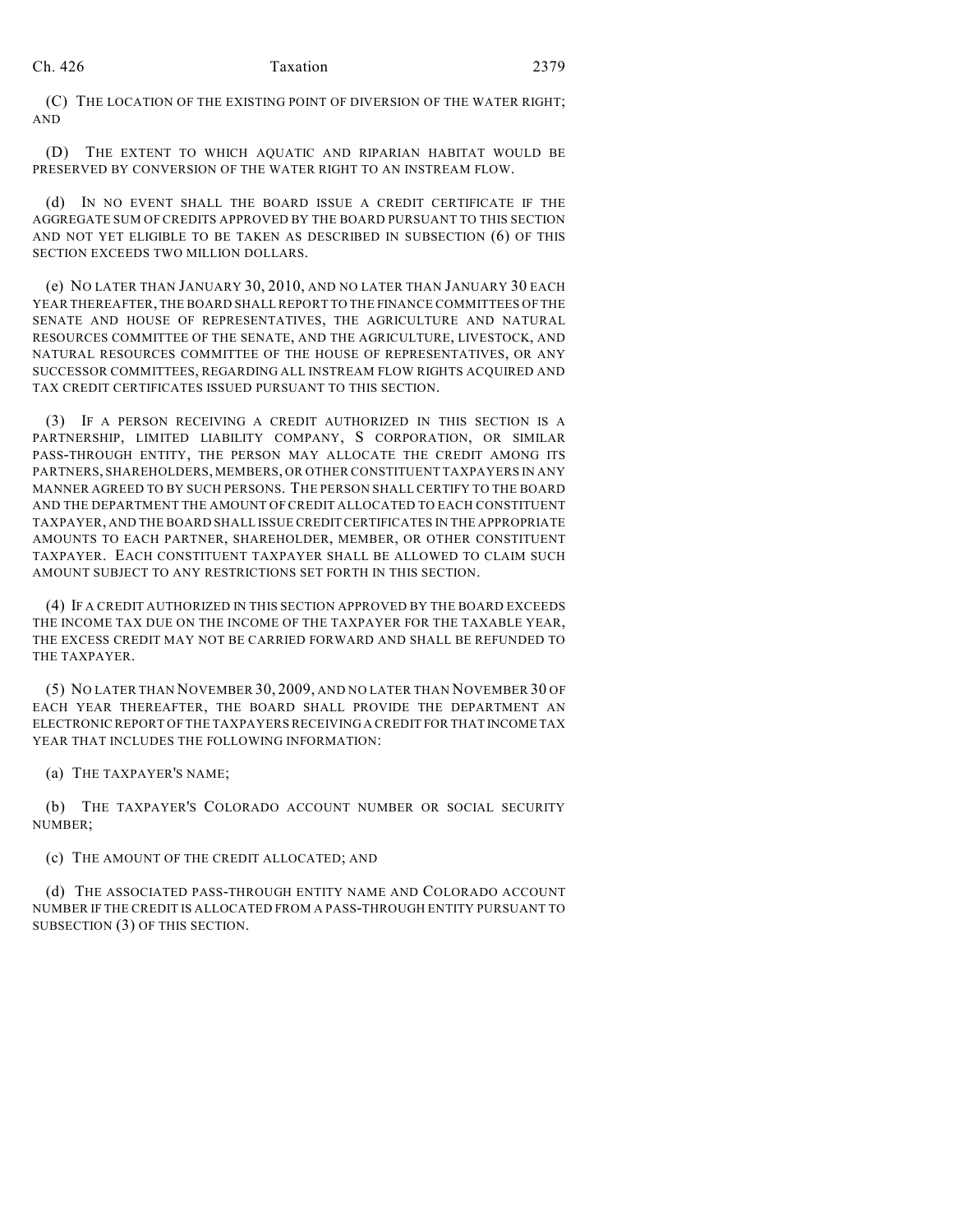## 2380 Taxation Ch. 426

(6) IF THE REVENUE ESTIMATE PREPARED BY THE STAFF OF THE LEGISLATIVE COUNCIL IN JUNE 2009 AND EACH JUNE THEREAFTER INDICATES THAT THE AMOUNT OF THE TOTAL GENERAL FUND REVENUES FOR THAT PARTICULAR FISCAL YEAR WILL NOT BE SUFFICIENT TO MAINTAIN THE LIMIT ON APPROPRIATIONS SPECIFIED IN SECTION 24-75-201.1 (1), C.R.S., THEN THE CREDIT AUTHORIZED IN THIS SECTION SHALL NOT BE ALLOWED FOR ANY INCOME TAX YEAR COMMENCING DURING THE CALENDAR YEAR IN WHICH THE FORECAST IS PREPARED. THE CREDIT CERTIFICATE SHALL REMAIN VALID FOR THE NEXT TAX YEAR IN WHICH THE REVENUE ESTIMATE PREPARED BY THE STAFF OF THE LEGISLATIVE COUNCIL INDICATES THAT THE AMOUNT OF THE TOTAL GENERAL FUND REVENUES WILL BE SUFFICIENT TO MAINTAIN THE LIMIT ON APPROPRIATIONS SPECIFIED IN SECTION 24-75-201.1 (1), C.R.S.

(7) THE EXECUTIVE DIRECTOR OF THE DEPARTMENT MAY PROMULGATE RULES AS MAY BE NECESSARY TO ADMINISTER AND ENFORCE ANY PROVISION OFTHIS SECTION. THE RULES SHALL BE PROMULGATED IN ACCORDANCE WITH ARTICLE 4 OF TITLE 24, C.R.S., AND SHALL BE INCLUDED IN INCOME TAX FORMS.

(8) ANY TAXPAYER WHO OFFSETS A TAX DEFICIENCY WITH A CREDIT THAT IS DISALLOWED PURSUANT TO THIS SECTION SHALL BE LIABLE FOR SUCH TAX DEFICIENCY, INTEREST, AND PENALTIES AS MAY BE SPECIFIED IN THIS ARTICLE OR OTHERWISE PROVIDED BY LAW.

(9) THIS SECTION IS REPEALED, EFFECTIVE DECEMBER 31, 2024.

**SECTION 2.** 39-22-533 (6), Colorado Revised Statutes, as enacted by Section 1 of House Bill 09-1067, is amended to read:

**39-22-533. Instream flow incentive tax credit for water rights holders - rules - definitions - repeal.** (6) If the revenue estimate prepared by the staff of the legislative council in June 2009 and each June thereafter indicates that the amount of the total general fund revenues for that particular fiscal year will not be sufficient to maintain the limit on appropriations specified in section 24-75-201.1 (1), C.R.S. GROW THE TOTAL STATE GENERAL FUND APPROPRIATIONS BY SIX PERCENT OVER SUCH APPROPRIATIONS FOR THE PREVIOUS FISCAL YEAR, then the credit authorized in this section shall not be allowed for any income tax year commencing during the calendar year in which the forecast is prepared. The credit certificate shall remain valid for the next tax year in which the revenue estimate prepared by the staff of the legislative council indicates that the amount of the total general fund revenues will be sufficient to maintain the limit on appropriations specified in section 24-75-201.1 (1), C.R.S. GROW THE TOTAL STATE GENERAL FUND APPROPRIATIONS BY SIX PERCENT OVER SUCH APPROPRIATIONS FOR THE PREVIOUS FISCAL YEAR.

**SECTION 3. Act subject to petition - effective date - applicability.** (1) Except as otherwise provided in subsection (2) of this section, this act shall take effect at 12:01 a.m. on the day following the expiration of the ninety-day period after final adjournment of the general assembly that is allowed for submitting a referendum petition pursuant to article V, section 1 (3) of the state constitution, (August 5, 2009, if adjournment sine die is on May 6, 2009); except that, if a referendum petition is filed against this act or an item, section, or part of this act within such period, then the act, item, section, or part, if approved by the people, shall take effect on the date of the official declaration of the vote thereon by